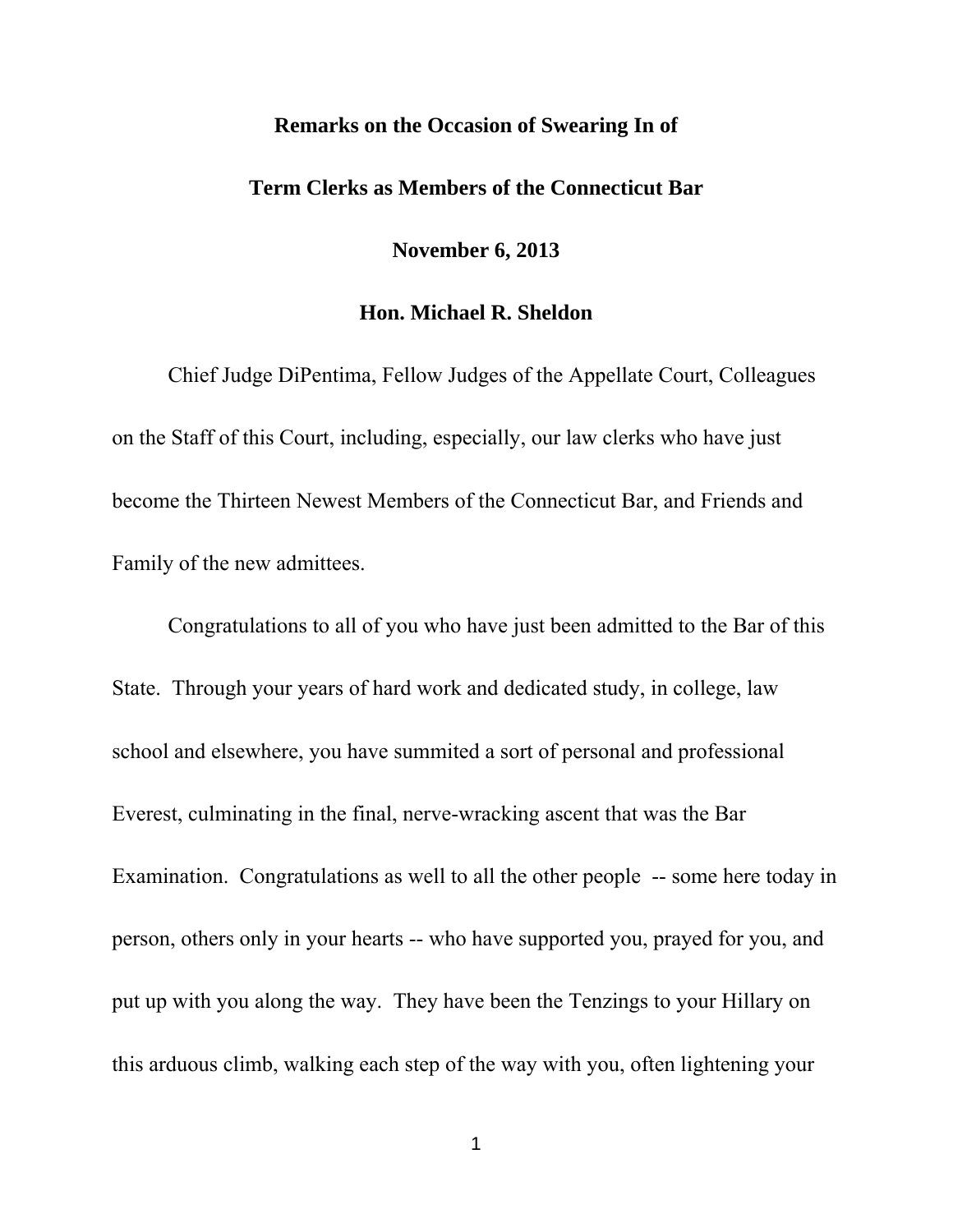load and always urging you onward and upward. Go out of your way to thank each of them in some suitable way before this day is done.

 This is a day of great joy, justifiable pride and eager, if anxious, anticipation about what lies ahead. I feel privileged to have been given this opportunity to address you on this very first day of your lives as Connecticut lawyers.

 The work of lawyers is vitally important to the fair and effective functioning of a free and democratic society. A major part of that work involves counseling, advocating for and otherwise assisting clients, to whom you owe special ethical duties. It doesn't matter what kind of clients you represent. They may be individuals, private businesses, public or private institutions or governmental entities. Whenever we as lawyers stand tall for our clients ― popular or unpopular, powerful or otherwise ― we do our part to ensure that they receive fair treatment under the law. By courageously and energetically using our skills as lawyers on their behalf, we help to level the playing field for them against the most formidable of opponents.

Some lawyers dream of handling big cases, for important clients, in beautiful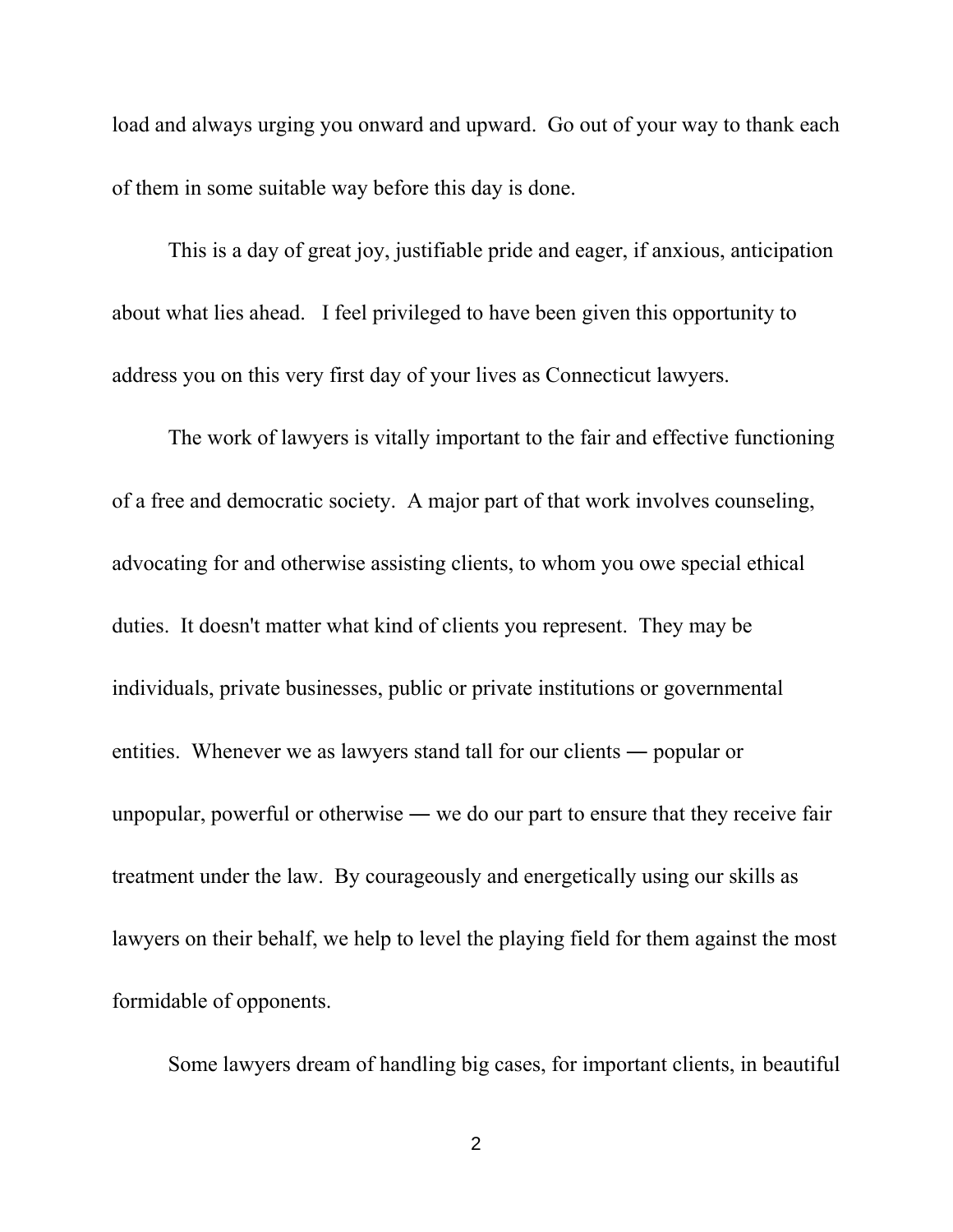courtrooms such as this one. There is nothing wrong with dreaming, but as a lawyer you must understand that from any client's perspective, his own case is an important case, worthy of your complete dedication and zeal. Wherever you carry on your work, moreover, in the dingy basement of an overcrowded courthouse or a proverbial palace of justice, what ennobles the proceeding and everyone who takes part in it is the quality of the legal work that goes into it, not the décor on the walls. You should make each of your cases a showcase of your professional care and dedication.

 Some days in your legal practice may at times seem routine, even boring. I assure you, however, that your work on those days will not be unimportant to those whose lives are affected by it. Your vigilance in turning over the last stone in each case you handle must be like that of the TSA officer who examines the last bag that goes on an airplane. It only takes one miss to create a disaster, so they cannot be too careful. You, as lawyers, by exercising great care in all you do, will not only show appropriate respect for all who may be affected by your work, but will serve as be your client's last, best defense against ill consequences that could easily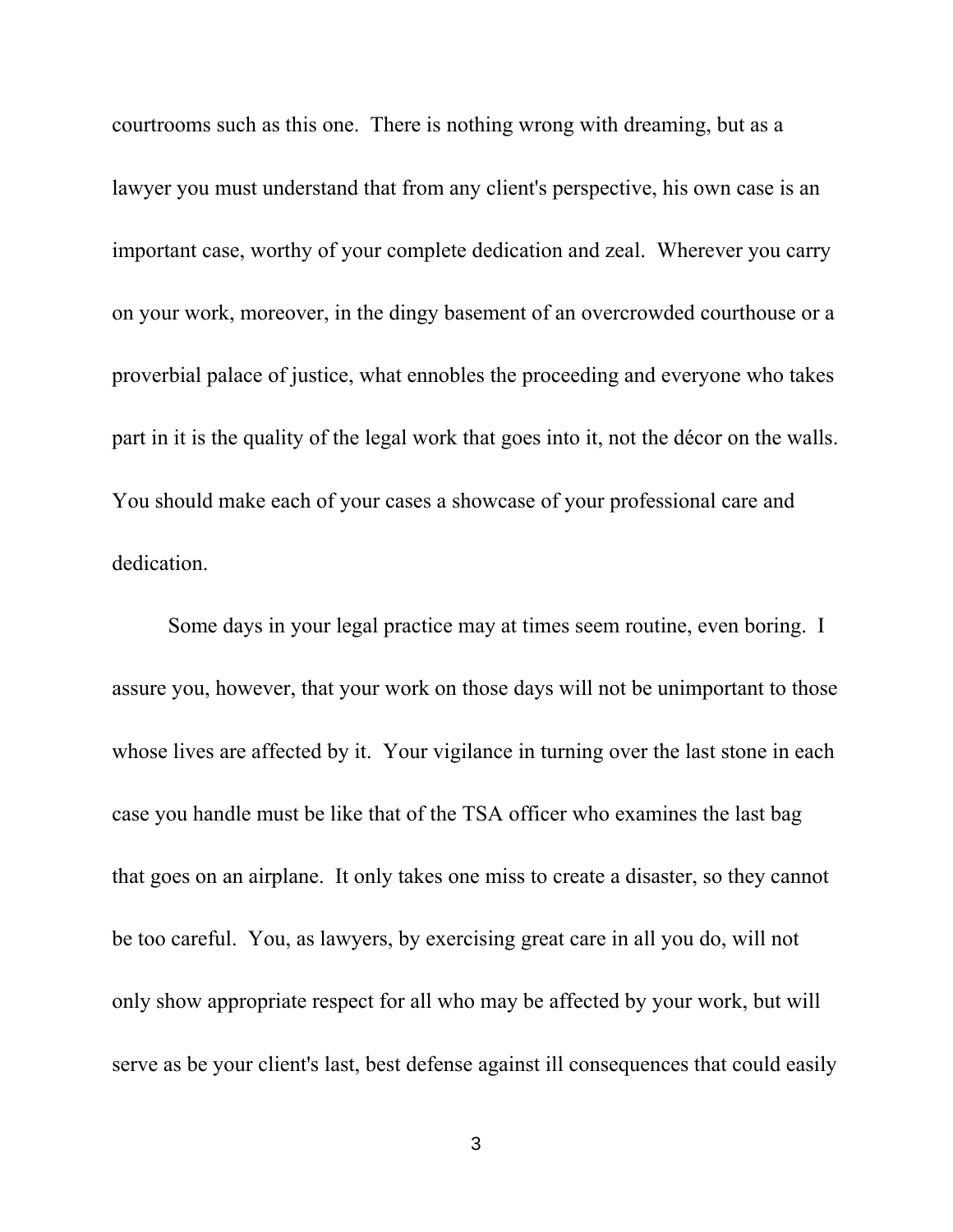result from a less careful effort. That approach will also do the most to prompt others who interact with you to seek justice for their own clients in similar fashion. Every day, in every case you handle, you will not only hew to standards you have learned from others, but will set new standards for others to follow. By consistently observing the highest standards of preparation, zealous advocacy for your clients, civility towards your adversaries and candor to the court, you will promote justice for all, including yourselves and your loved ones. We all are doomed to be judged by the standards we set for others. We are entitled to no more. What we guarantee to the least among us, so we guarantee to ourselves.

 With that thought in mind, we must acknowledge that in these times of economic turmoil, the costs of legal services have risen to the point that many people who truly need lawyers simply cannot afford them. This presents a great challenge to everyone concerned with justice in our society, for if the quality of justice a person receives is made to depend upon his ability to pay, there can be no justice in any meaningful sense of the word. Such a prospect is particularly tragic and ironic in a society such as ours, where, at least in theory, the right of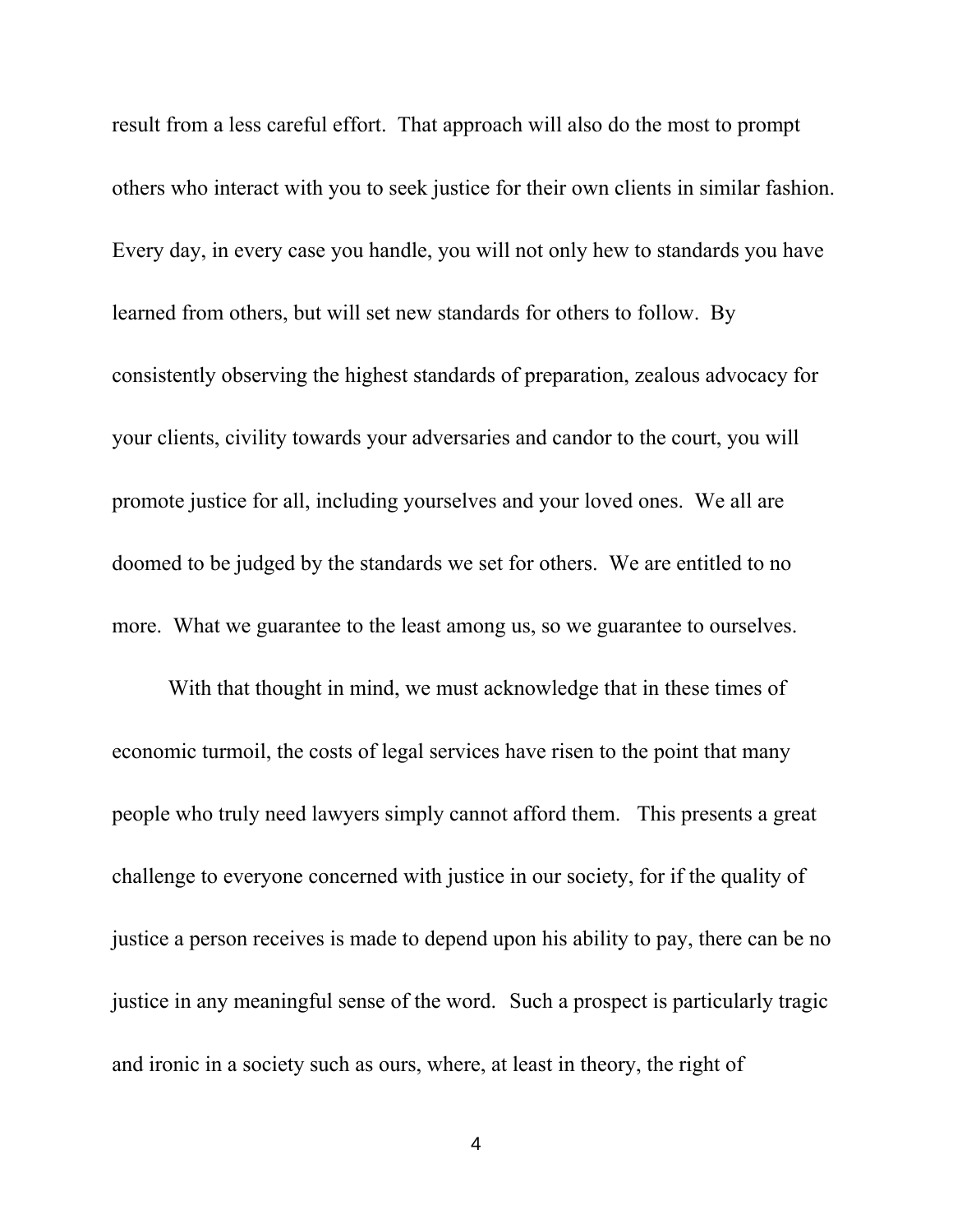individuals to pursue justice in our courts is such a vital part of their birthright. Other countries don't open their halls of justice to individual litigants to challenge governmental actions, practices and procedures under constitutional principles. That privilege is reserved to high government officials, who alone may petition specialized constitutional courts for decisions on constitutional issues. Ordinary trial and appellate judges in those countries thus have no power to enforce the constitutional rights of individual citizens on complaints against their government. In our country, by contrast, each citizen may invoke the constitution as a source of individual rights, and each judge, state and federal, is constitutionally empowered to enforce those rights, even against the government. If, then, as a practical matter, we deny access to justice to those who lack financial resources, including an everlarger segment of the middle class for whom being hailed into court has become a ticket to financial ruin, we make our constitution's promise of equal justice an empty boast.

 One great challenge for our profession is to make ourselves instruments of change to solve this growing problem. The beauty of the law as we practice it in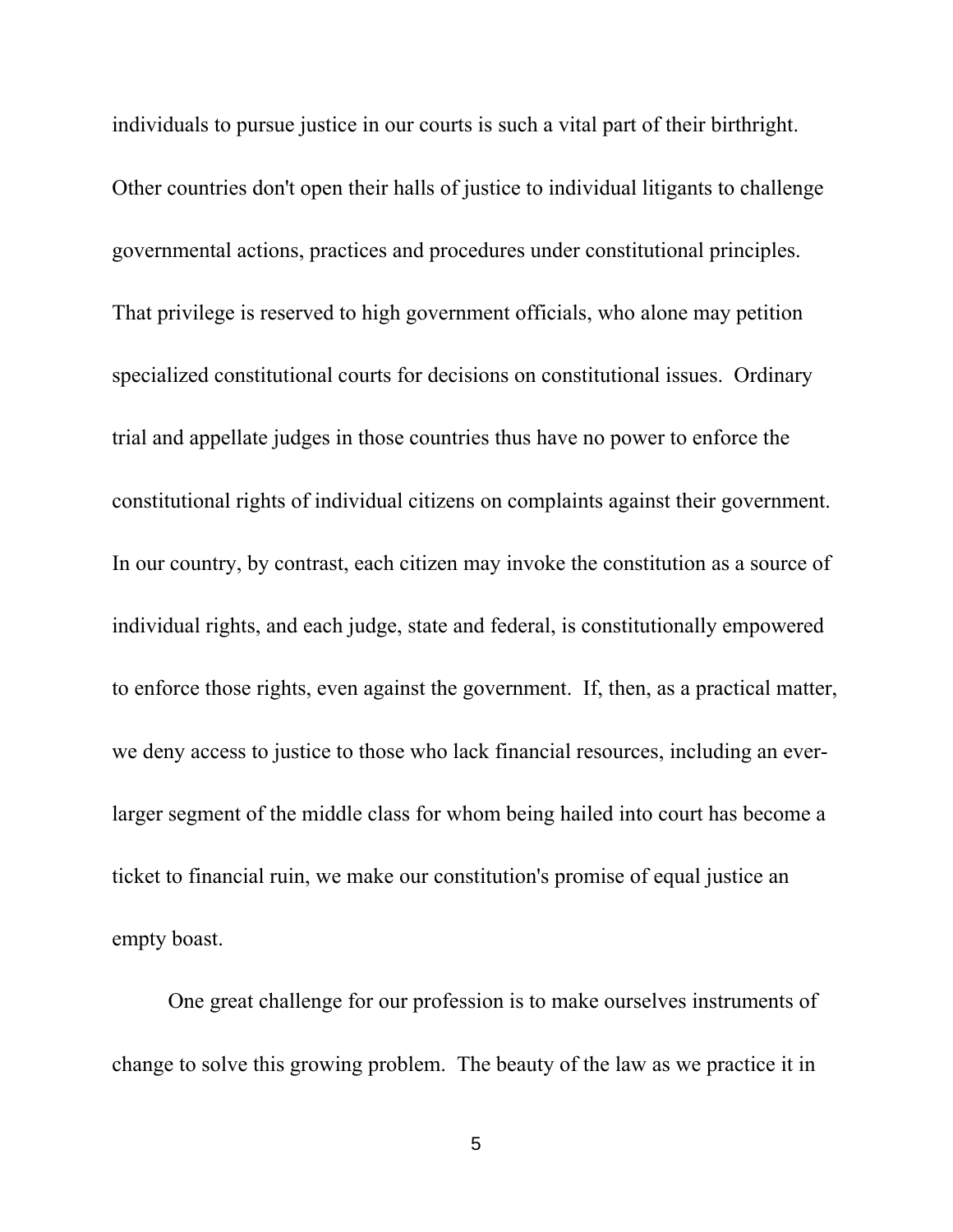this country is its potential to democratize access to the courts and the power it gives citizens to use the law not only as a shield against injustice and overreaching, but as a sword to require other citizens and the government itself to do what the law requires or make amends for failing to do so. The great obligation of members of the Bar is to ensure that the benefits of the law are truly made available to all, regardless of their stations in life or the unpopularity of their causes. This obligation is far too important for us to leave it to others to respond to. None of us can sit back and wait for the giants of the profession to act in our stead. All of us must be those giants. You have now taken the last qualifying exam you will ever need to take to practice law in this State. Now your job is to stand on the pedestal you and your teachers have built for you and reach up as high as you can to carry your share of our collective load for the benefit of our fellow citizens. You can do so by seeking work as public defenders and legal aid lawyers for the poor. You can do so by performing pro bono work for persons without the means to pay you. You can do so by volunteering your time to organizations devoted to improving access to justice, enhancing the training of lawyers and paralegals, and simplifying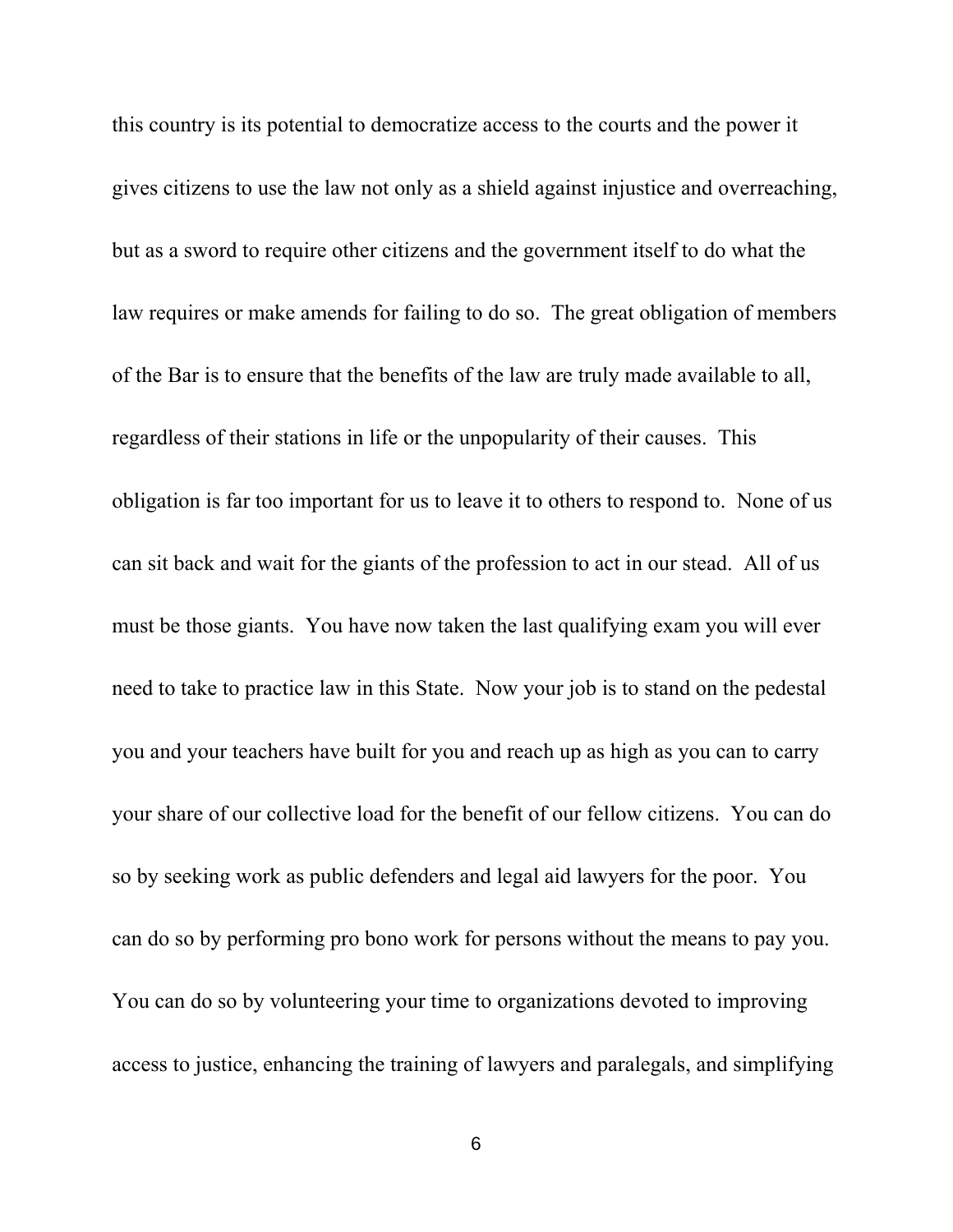procedures for the assertion of legal rights by those who, despite all efforts to provide them counsel, still cannot afford such services. And, as lawyers who will increasingly see that your opponents in trials, hearings or other legal proceedings are self-represented individuals, you can do so by treating such individuals, in the spirit of equal justice, with dignity, courtesy and respect even as you represent their adversaries' interests. Your dedicated, persistent work ― your commitments to quality in all you do for your clients, and to fairness in all of your dealings with others ― will sustain you as stewards of the law's traditions.

 Of course, in all you do as lawyers, it must be noted that the ultimate court of appeals is that of your own conscience, which determines how many stones you will overturn in your personal search for justice in any individual case, and what steps you will take to promote equal access to justice for the public at large. As for your public interest activities, no one will keep book on exactly what you do or don't do for those unable to help themselves. Only you will know if you have done what you can to improve their lot. As for your work on behalf of clients, appellate courts like this one, with their generous standards of review, will generally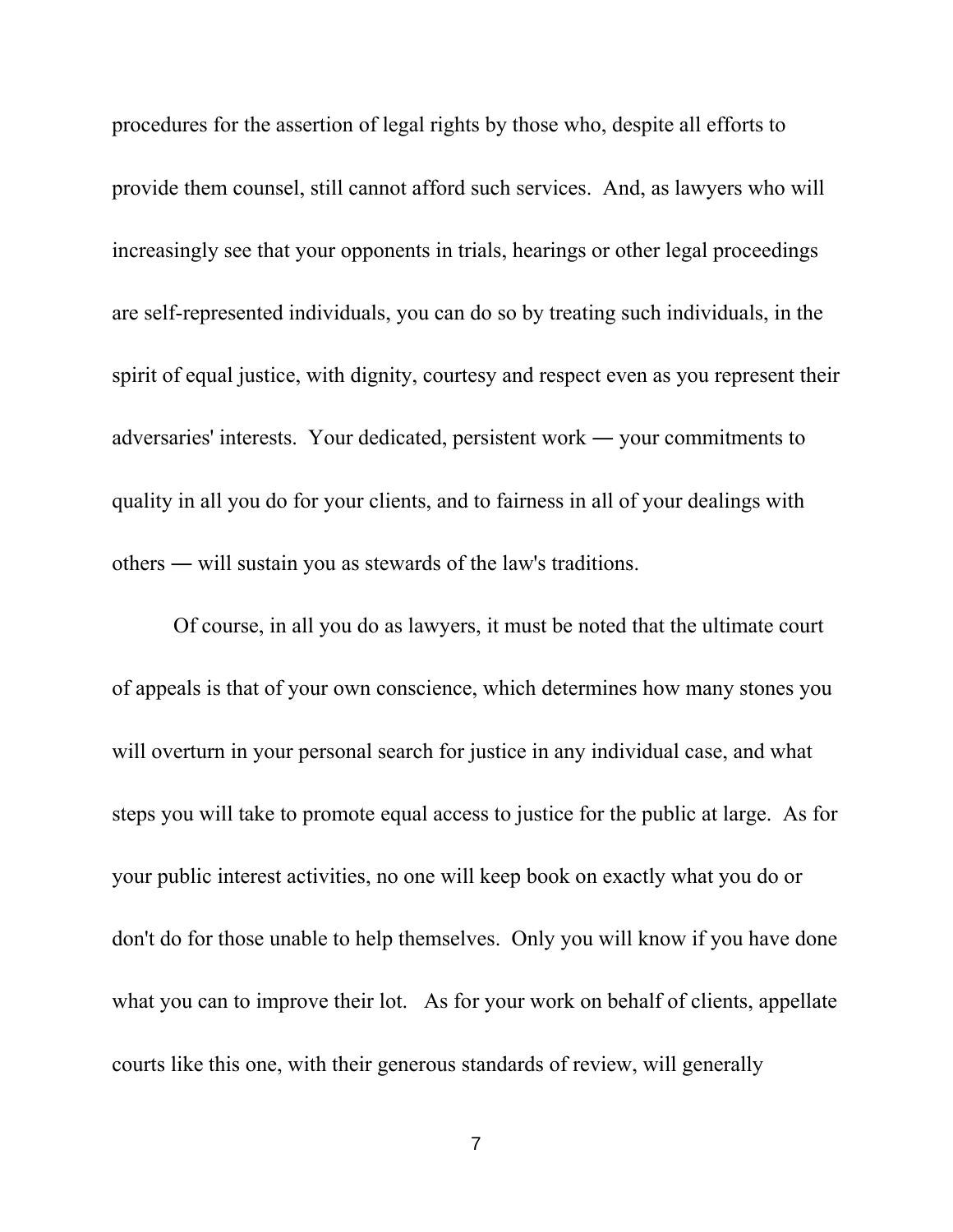presume your competence and give you considerable leeway to make tactical decisions without second guessing you, while trial courts will generally not interfere with your presentations of evidence and arguments, leaving such matters in your hands. Are you ready to handle such weighty responsibilities? You must be ready! Your clients, to whom you have special obligations, and our society, which has conferred special powers upon you, are entitled to expect no less.

 I will close these remarks with two of my favorite images and one heartfelt request. The first image came to me in a story I was told by my father. It concerns the perspective with which a person should approach his or her life's work. A traveler on the highway came upon a person chipping at a stone and asked what he was doing. The person said, "I'm chipping at a stone." And so he was. A short way further on, the traveler encountered a second person chipping at a stone and asked him the same question. This time he was told, "I'm making a statue." Sure enough, the traveler could see a statue beginning to emerge from the stone. Slightly further down the highway, the traveler saw a third person also chipping at a stone and asked him the same question. He responded, "I'm building a great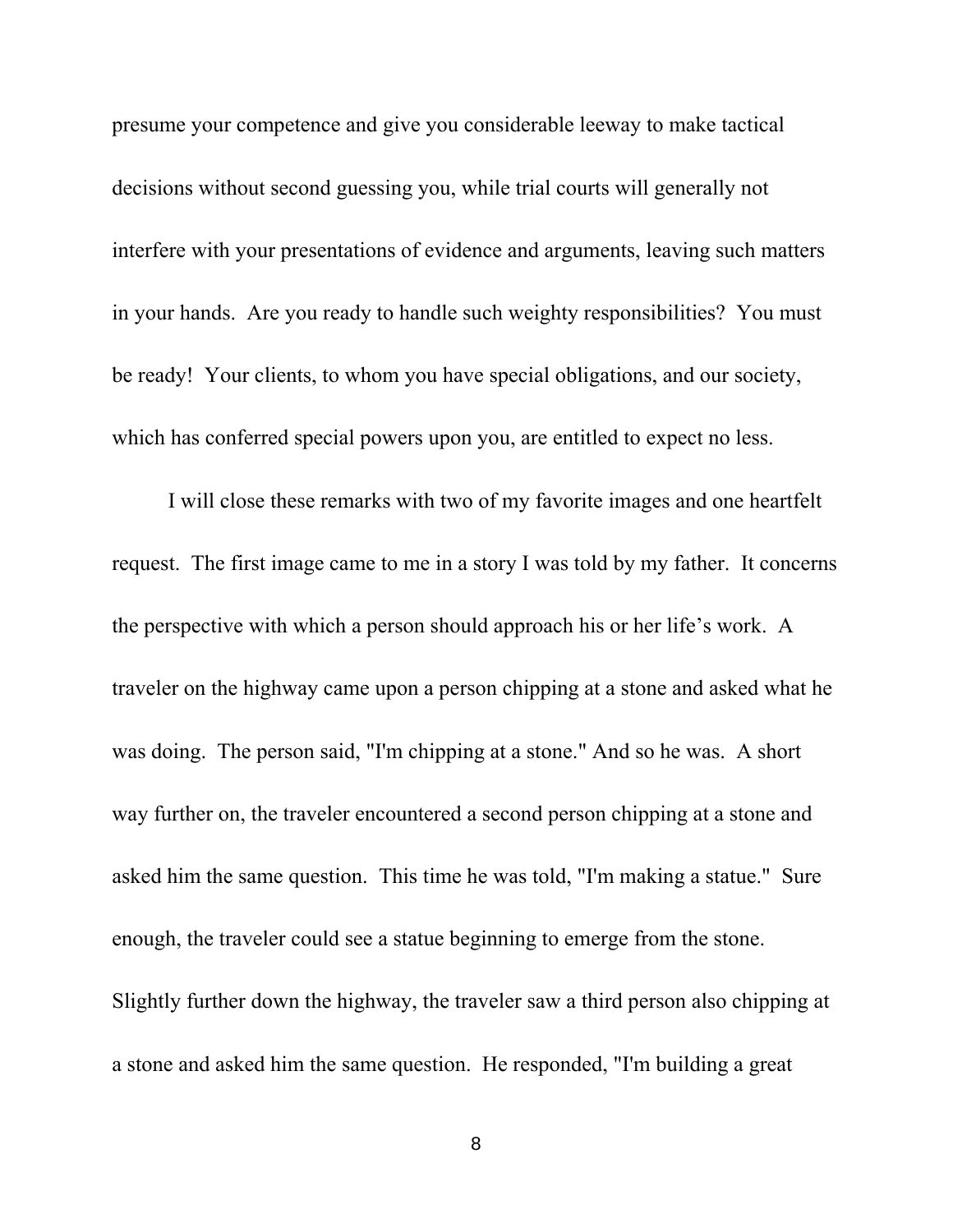cathedral." The traveler couldn't yet see the cathedral, but he could clearly see how the power of its image in the man's mind's inspired and energized him to do his very best work. As stewards of the law, endowed with legal learning and empowered to use your talents on behalf of all your fellow citizens, may you always have the perspective that, in doing your work, you are building a great cathedral of justice ― a work perpetually in progress, begun by others many years ago, which it is now your duty and privilege to carry on.

 The second image comes from recent history. It doesn't involve the law or lawyers either, but for me it symbolizes the manner in which a lawyer must act when confronting what he or she perceives to be an overwhelming injustice. In the summer of 1989, Tiananmen Square in Beijing was occupied by a large number of Chinese citizens, mostly students, who were demanding an end to authoritarian rule in China. Ultimately, their demonstration was put down with great violence, killing scores. Although foreign TV cameras were barred from the Square shortly after the demonstration began, certain networks maintained observation posts high up in nearby buildings. A camera crew in one such observation post filmed and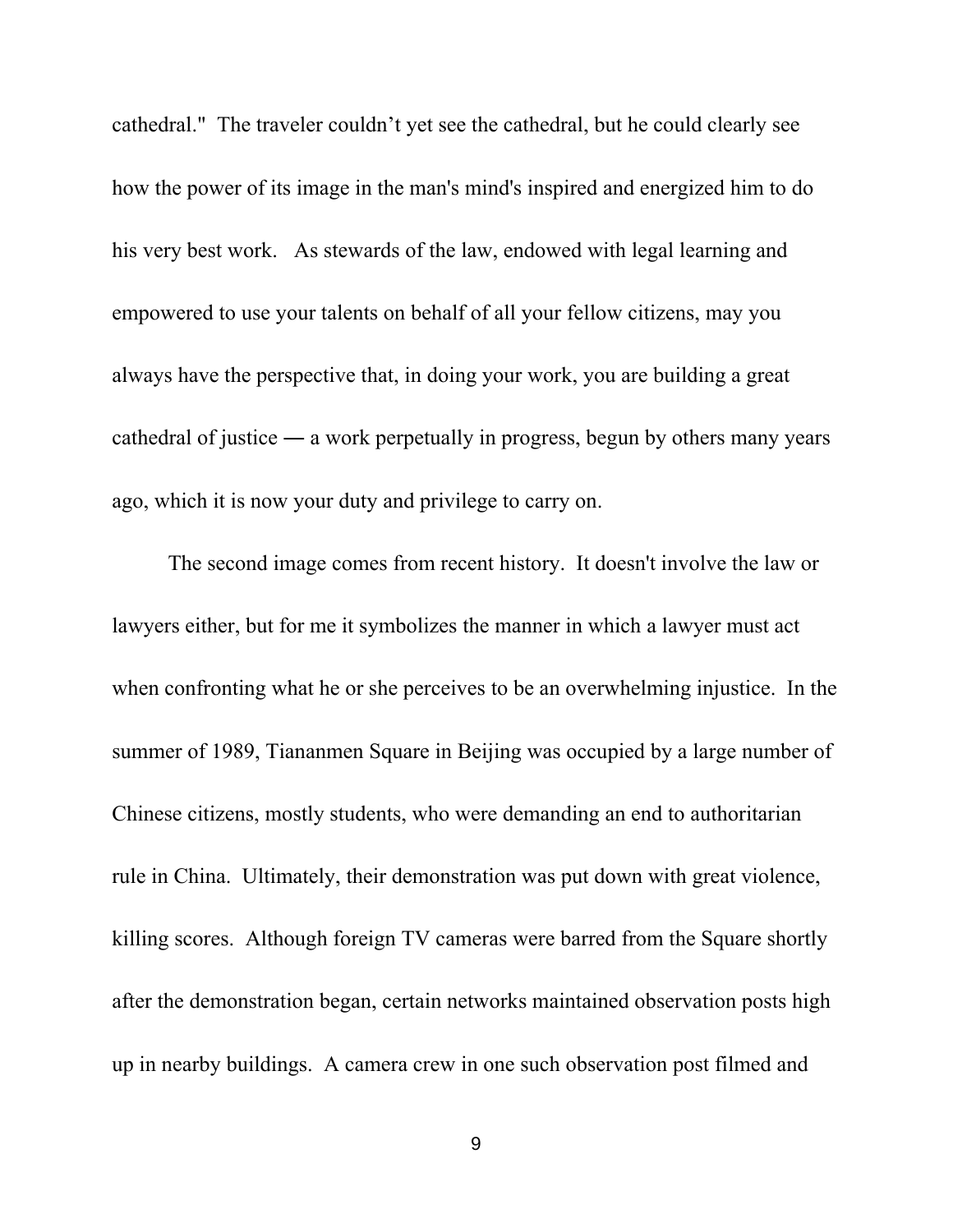broadcast to the world a striking encounter between a young man and a column of tanks filled with soldiers in full combat gear approaching the Square. The man, carrying only a briefcase – no Molotov cocktails or political placards -- walked out in front of the line of tanks and stood there, quietly but persistently seeking to engage the commander of the lead tank in conversation. After several minutes, moving slightly back and forth to prevent the tank from rolling past him, the man was waved up on the tank by the commander, who spoke with him for several minutes before letting him off the tank and turning his column of tanks around. The image of one quiet, persistent person, respectfully encountering overwhelming opposition, standing tall, with great dignity, in an effort to persuade an adversary to turn around, is a powerful one indeed. Your right and responsibility to be that person -- to use his quiet but insistent method to ensure that otherwise unheard voices will be heard in our courts, and to help those in desperate need to overcome the sometimes daunting odds against them -- is what makes your membership in the Bar such an unparalleled privilege and opportunity. May you always use your talents wisely, generously and with courage, for your fellow citizens depend on